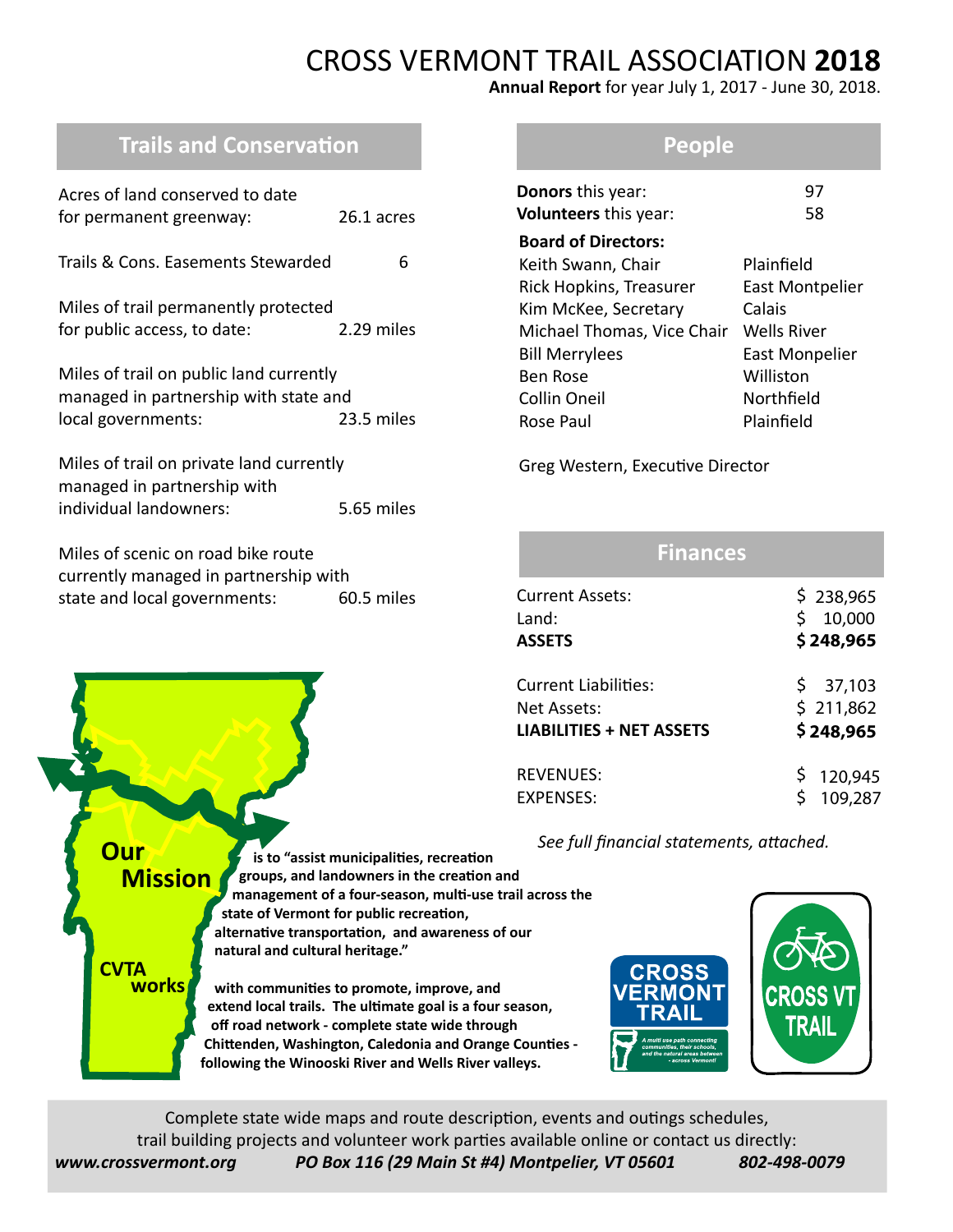#### Cross Vermont Trail Association, Inc. **Statement of Financial Position**

*For the FY July 1, 2017 - June 30, 2018 as of the end of the year on June 30.*

### ASSETS

#### **Current Assets**

| Cash                                              | \$       | 192,224.83         |
|---------------------------------------------------|----------|--------------------|
| Receivable                                        | \$\$\$\$ | 42,894.58          |
| <b>Prepaid Exp</b>                                |          | 1,617.19           |
| <b>Accrued Rev</b><br><b>Other Current Assets</b> |          | 2,094.09<br>134.62 |
|                                                   |          |                    |
| <b>Total Current Assets</b>                       | \$       | 238,965.31         |
| <b>Noncurrent Assets</b>                          |          |                    |
| Land                                              |          | 10,000.00          |
| Equipment                                         | \$<br>\$ |                    |
| Less: accumulated depreciation                    | \$       |                    |
| <b>Total Noncurrent Assets</b>                    | \$       | 10,000.00          |
| <b>Total Assets</b>                               | \$       | 248,965.31         |
| <b>LIABILITIES AND NET ASSETS</b>                 |          |                    |
| <b>Current Liabilities</b>                        |          |                    |
| Payable                                           | \$       | 24,290.29          |
| <b>Accrued Payroll</b>                            |          | 1,437.78           |
| <b>Reimbursable Direct Costs</b>                  | \$\$\$\$ | 600.00             |
| <b>Conditional Advances</b>                       |          | 7,300.27           |
| <b>Short Term Loans</b>                           |          | 3,475.05           |
| <b>Total current liabilities</b>                  | \$       | 37,103.39          |
| <b>Total liabilities</b>                          | \$       | 37,103.39          |
| <b>Net Assets</b>                                 |          |                    |
| Unrestricted                                      | \$       | 40,819.20          |
| <b>Temporarily Restricted</b>                     | \$       | 161,208.64         |
| <b>Permanently Restricted</b>                     | \$       | 9,835.00           |
| <b>Total net assets</b>                           | \$       | 211,862.84         |
| <b>Total liabilities and net assets</b>           | \$       | 248,966.23         |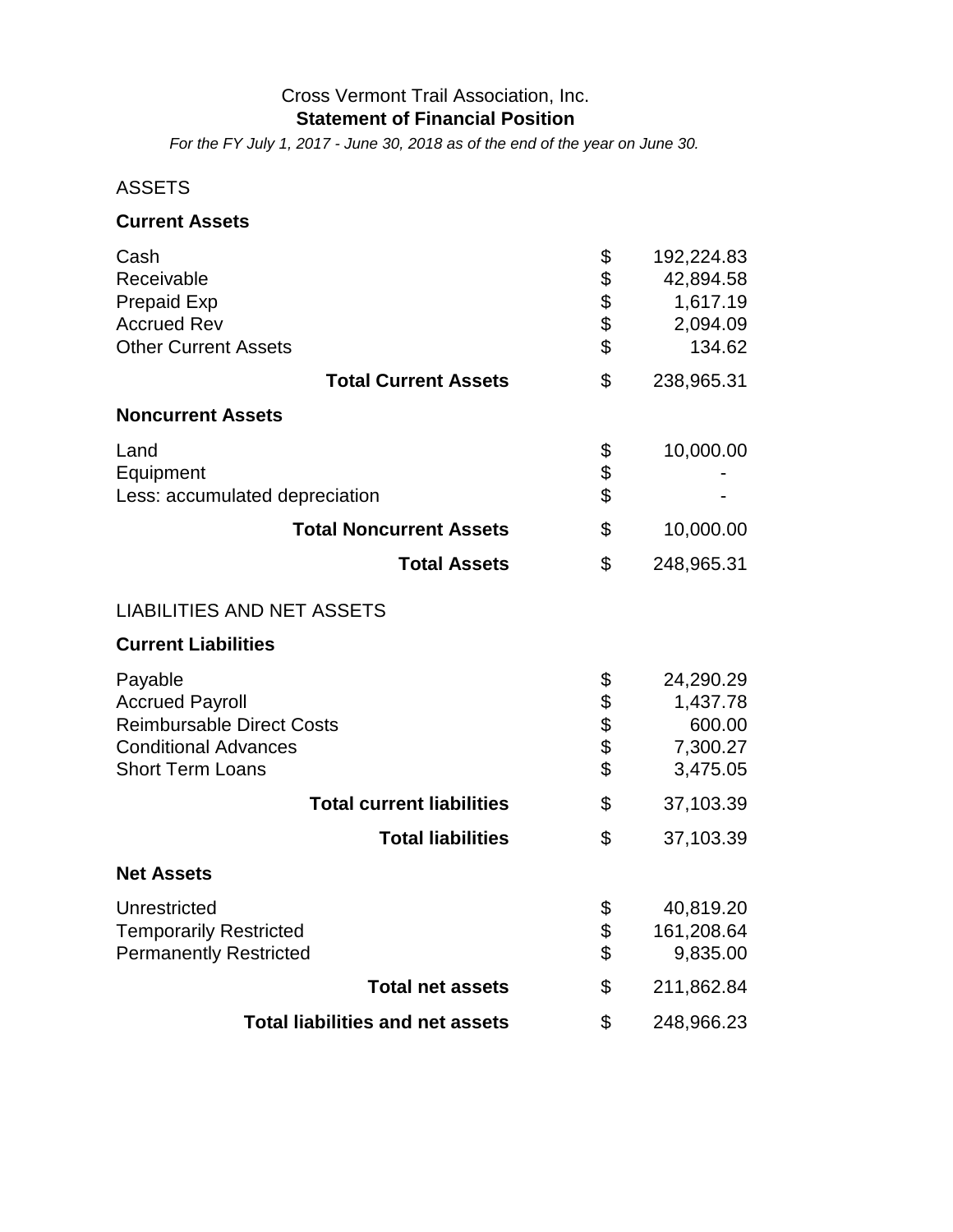#### Cross Vermont Trail Association, Inc. **Statement of Financial Activities**

*For the FY July 1, 2017 - June 30, 2018 as of the end of the year on June 30.*

|                                               |    | <b>Unrestricted</b> |    | Temporarily<br><b>Restricted</b> |    | <b>Permanently</b><br><b>Restricted</b> | <b>Total</b>      |
|-----------------------------------------------|----|---------------------|----|----------------------------------|----|-----------------------------------------|-------------------|
| <b>Revenues</b>                               |    |                     |    |                                  |    |                                         |                   |
| Contributions                                 | \$ | 12,906.85           | \$ | 29,236.00                        | \$ |                                         | \$<br>42,142.85   |
| Grants                                        | \$ | 75,566.03           | \$ |                                  | \$ | 2,000.00                                | \$<br>77,566.03   |
| Other Income                                  | \$ | 1,535.30            | \$ | 240.51                           | \$ |                                         | \$<br>1,775.81    |
| Less: Cost of Sales (including value donated) | \$ | (1,285.62)          |    |                                  |    |                                         | \$<br>(1,285.62)  |
| In-kind                                       | \$ | 746.00              | \$ |                                  | \$ |                                         | \$<br>746.00      |
| Rev before releases from restriction          | \$ | 89,468.56           | \$ | 29,476.51                        | \$ | 2,000.00                                | \$<br>120,945.07  |
| Net Assets Released from Restriction          | \$ | 2,000.00            | \$ | (2,000.00)                       |    |                                         |                   |
| <b>Total Revenue</b>                          | \$ | 91,468.56           | \$ | 27,476.51                        | \$ | 2,000.00                                | \$<br>120,945.07  |
| <b>Expenses</b>                               |    |                     |    |                                  |    |                                         |                   |
| Program                                       | \$ | 88,799.42           |    |                                  |    |                                         | \$<br>88,799.42   |
| Administration                                | \$ | 19,490.27           |    |                                  |    |                                         | \$<br>19,490.27   |
| Fundraising                                   | \$ | 997.73              |    |                                  |    |                                         | \$<br>997.73      |
| <b>Total Expenses</b>                         |    | \$109,287.42        |    |                                  |    |                                         | \$<br>109,287.42  |
| Change in Net Assets \$                       |    | (17, 818.86)        | \$ | 27,476.51                        | \$ | 2,000.00                                | \$<br>11,657.65   |
| Net Assets, beginning of Fiscal Year          | S  | 58,638.06           | \$ | 133,732.13                       | \$ | 7,835.00                                | \$<br>200, 205.19 |
| Net Assets, end of period                     |    | 40,819.20           | S  | 161,208.64                       | S  | 9,835.00                                | \$<br>211,862.84  |